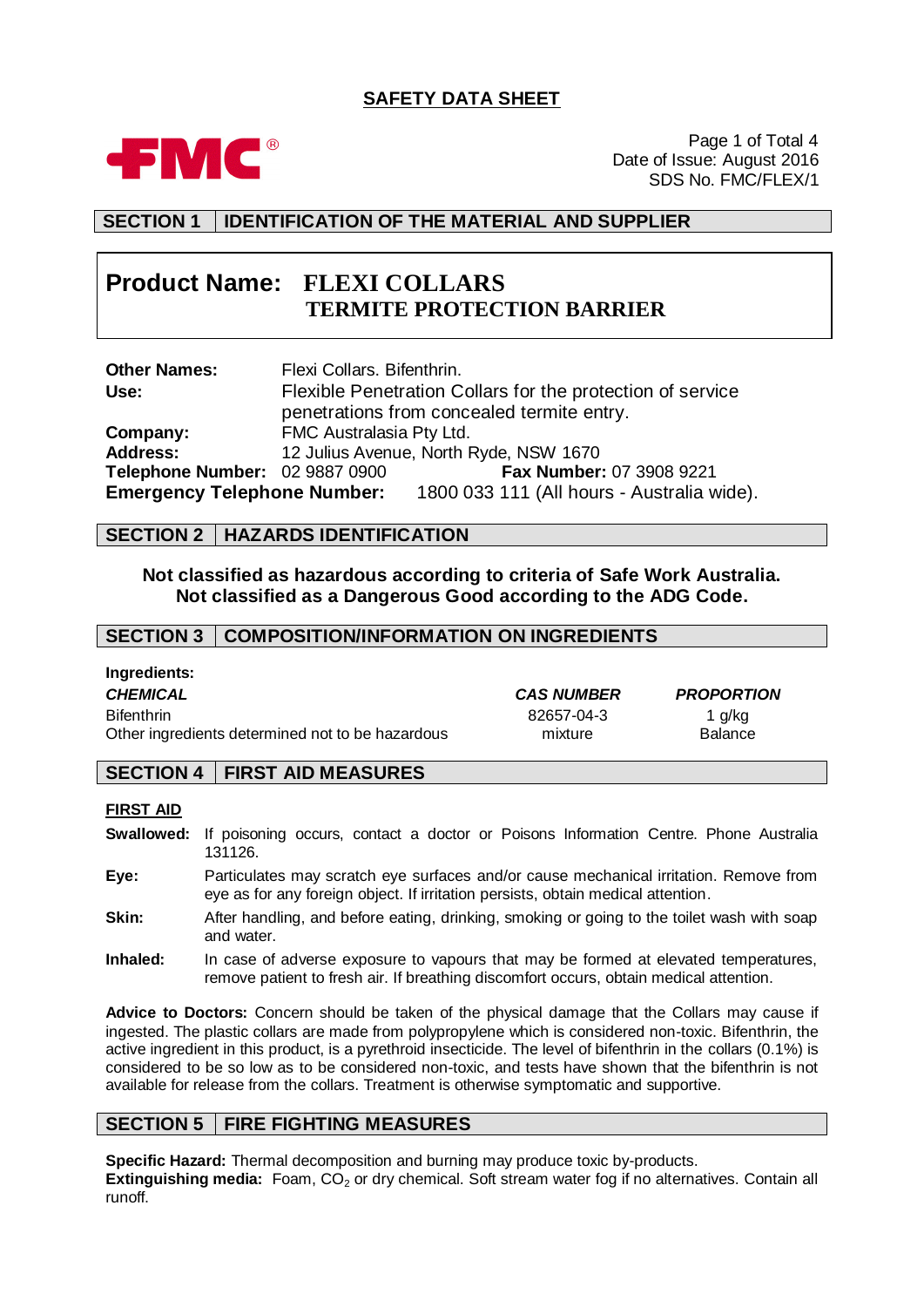### **SECTION 5 FIRE FIGHTING MEASURES** (Continued)

**Hazards from combustion products:** On burning will emit toxic fumes of carbon monoxide, carbon dioxide, hydrogen chloride, chlorine, fluorine and hydrogen fluoride etc.

**Precautions for fire-fighters and special protective equipment:** Isolate fire area. Evacuate downwind. Wear full protective clothing and self-contained breathing apparatus. Do not breathe or contact smoke, gases or vapours generated.

### **SECTION 6 ACCIDENTIAL RELEASE MEASURES**

**Emergency procedures:** Pick up spilled collars and if undamaged use as per the label directions. If unable to use as directed on the label, seal collars in a plastic bag. Dispose of as per section 13. Wash hands and arms with soap and water after handling collars.

**Material and methods for containment and cleanup procedures:** Not applicable to this product. DO NOT allow product to enter sewers, drains, dams, creeks or any other waterways.

# **SECTION 7 HANDLING AND STORAGE**

**Precautions for Safe Handling:** Generally no special precautions are required. Wash hands after use.

**Conditions for Safe Storage:** Store in closed original packaging, in a cool, well ventilated area away from children, animals, food and feedstuffs. Do not store for prolonged periods in direct sunlight. Do not use or store near heat, open flame or hot surfaces. Do NOT allow product to enter sewers, drains, creeks or any other waterways.

## **SECTION 8 EXPOSURE CONTROLS / PERSONAL PROTECTION**

### **National Exposure Standards:**

No exposure standard for bifenthrin, or this product, has been established by Safe Work Australia.

#### **Biological Limit Values:**

No biological limit allocated.

### **Engineering controls:**

Use in well ventilated areas.

### **Personal Protective equipment (PPE):**

General: No special protective clothing is required. As a good work practice, wear clothing that minimises skin contact with the collars.

Personal Hygiene: Wash hands and arms before eating, drinking or smoking.

### **SECTION 9 PHYSICAL AND CHEMICAL PROPERTIES**

| Appearance:                     | Plastic penetration collars in white, red, blue or gold colours.  |
|---------------------------------|-------------------------------------------------------------------|
| Odour:                          | No odour.                                                         |
| <b>Boiling point:</b>           | Not relevant - solid at ambient temperatures.                     |
| Freezing point:                 | Not relevant - solid at ambient temperatures.                     |
| <b>Specific Gravity:</b>        | Approximately 0.9 g/m <sup>3</sup> .                              |
| pH:                             | Not available.                                                    |
| <b>Solubility in Water:</b>     | Not soluble. Provides a barrier to water.                         |
| <b>Flammability:</b>            | This material may support combustion at elevated temperatures.    |
| <b>Corrosive hazard:</b>        | Non corrosive; compatible with stainless steel, polyethylene etc. |
| Flashpoint (°C):                | Not applicable.                                                   |
| <b>Flammability Limits (%):</b> | Not established.                                                  |
| <b>Poisons Schedule:</b>        | Product is not a scheduled poison.                                |

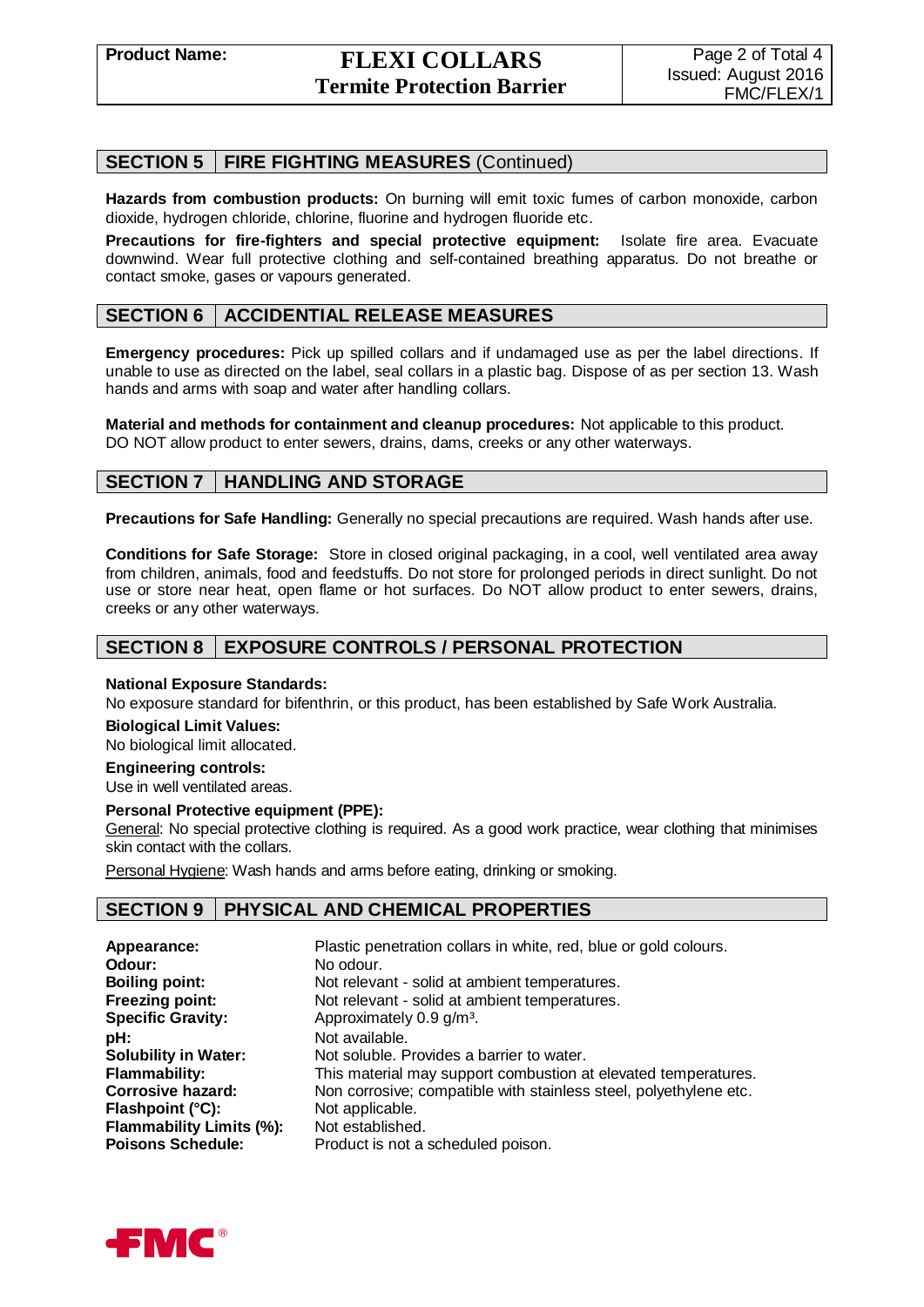# **SECTION 10 STABILITY AND REACTIVITY**

**Chemical Stability:** Product is considered stable in ambient conditions for a period of at least 2 years after manufacture.

**Conditions to avoid:** Keep away from all sources of heat. Keep out of the sun.

**Incompatible materials:** No particular materials to avoid

**Hazardous decomposition products:** On burning will emit toxic fumes.

**Hazardous reactions:** No particular reactions to avoid.

### **SECTION 11 TOXICOLOGICAL INFORMATION**

### *Potential Health Effects:*

This product is expected to have low toxicity, and if swallowed the mechanical effects are expected to be of greater concern. Bifenthrin, the active ingredient in this product is present at 0.1%. Ingestion of large doses of bifenthrin by laboratory animals produced signs of toxicity which included clonic convulsions, tremors and bloody nasal discharge. But it is not likely to be physically possible to consume large quantities of bifenthrin by ingesting the plastic collars.

| <b>Acute</b> |                                                                                                                                                                            |
|--------------|----------------------------------------------------------------------------------------------------------------------------------------------------------------------------|
| Swallowed:   | Not expected to be toxic.                                                                                                                                                  |
| Eye:         | May produce mechanical irritation to the eye.                                                                                                                              |
| Skin:        | This product has very low dermal toxicity.                                                                                                                                 |
| Inhaled:     | Unlikely to cause inhalation toxicity unless the product is at elevated temperatures or is<br>burned. Vapours and gases released under thermal decomposition may be toxic. |

**Chronic:** No data available on this formulation. In studies with laboratory animals, Bifenthrin Technical did not cause teratogenicity or reproductive toxicity. Tremors were associated with repeated exposure of dogs, rats, rabbits and mice to Bifenthrin. The overall results from a battery of genotoxicity studies indicate that Bifenthrin is not considered to be genotoxic. Ames test results were negative.

# **SECTION 12 ECOLOGICAL INFORMATION**

**Environmental Toxicology:** The active ingredient, Bifenthrin, is highly toxic to fish and aquatic arthropods with  $LC_{50}$  values ranging from 0.0038  $\mu$ g/L to 17.8  $\mu$ g/L. In general, the aquatic arthropods are the most sensitive species. Care should be taken to avoid contamination of the aquatic environment. Bifenthrin had no effect on molluscs at its limit of water solubility. Bifenthrin is only slightly toxic to both waterfowl and upland game birds with  $LC_{50}$  values range from 1800 mg/kg to > 2,150 mg/kg. Do not contaminate sewers, drains, dams, creeks or any other waterways with product or the used container.

**Environmental Properties:** The active ingredient, Bifenthrin, degrades at a moderate rate in agricultural soils (t<sup> $\frac{1}{2}$ </sup> = 50 to 205 days), and more rapidly on the surface of bare soils (t<sup> $\frac{1}{2}$ </sup> = 7 to 62 days). Bifenthrin is tightly bound in most soils and has extremely low water solubility.

# **SECTION 13 DISPOSAL CONSIDERATIONS**

**Spills & Disposal:** Damaged collars that require disposal should be placed in sealed plastic bags and dispose of in accordance with the requirements of Local or State Waste Management Authorities via an approved industrial waste disposal site. Keep material out of streams and sewers.

*Dangerous to Fish*: Do NOT allow product to enter sewers, drains, dams, creeks or any other waterways.

### **SECTION 14 TRANSPORT INFORMATION**

Flexi Collars are not classified as a Dangerous Goods by the Australian Code for the Transport of Dangerous Goods by Road and Rail.